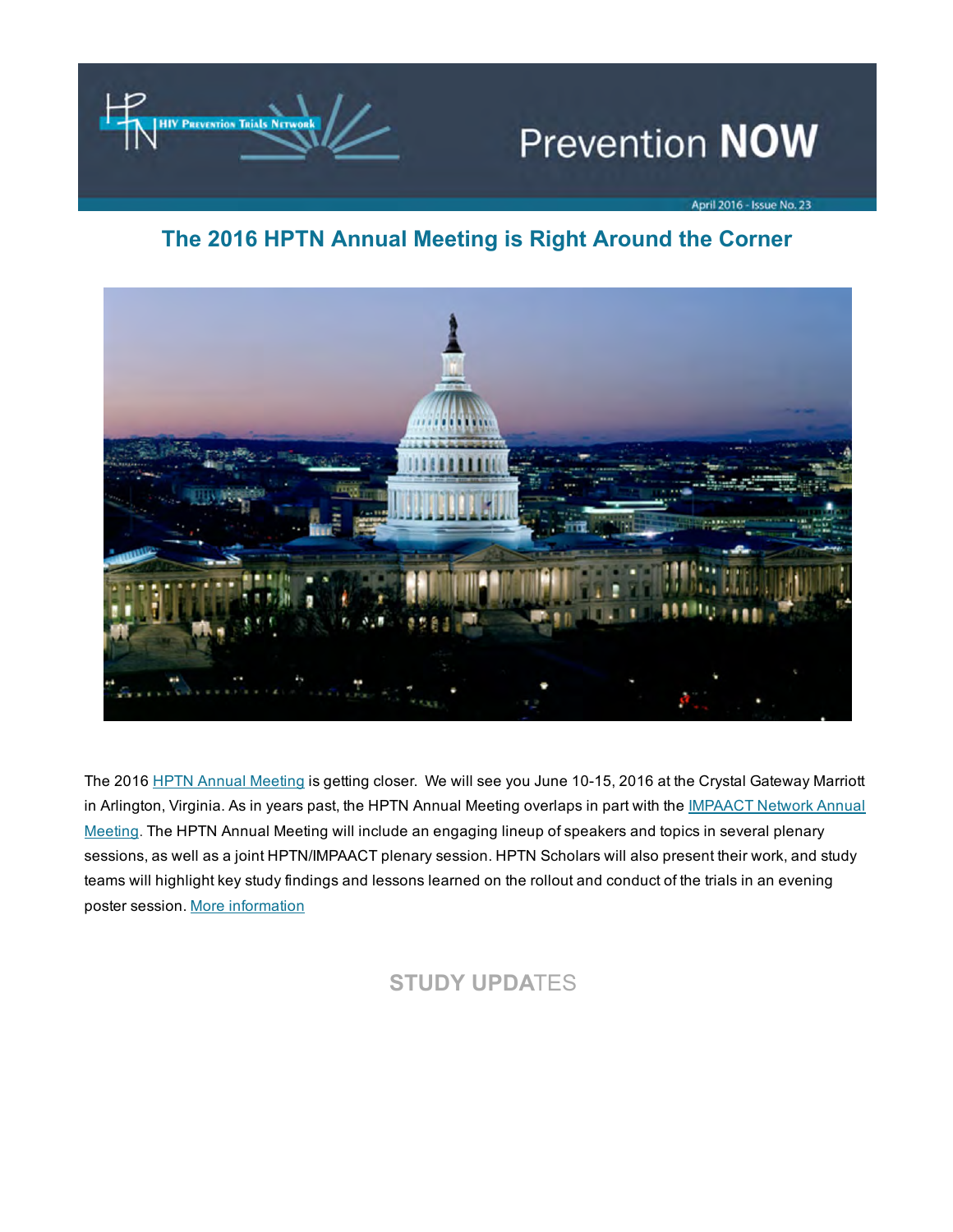

#### HPTN and HVTN are AMPed for Groundbreaking Study

Enrollment has begun in the first of two multinational clinical trials of an intravenously-delivered investigational antibody for preventing HIV infection. HVTN [703/HPTN](https://t.e2ma.net/click/8kq4n/wbvofp/otrrii) 081 and HVTN [704/HPTN](https://t.e2ma.net/click/8kq4n/wbvofp/4lsrii) 085 known as the AMP (antibodymediated prevention) Studies will test whether giving people an investigational anti-HIV antibody called VRC01 as an intravenous infusion every eight weeks is safe, tolerable and effective at preventing HIV infection. With a projected enrollment of 4,200 adults, the trials also are designed to answer fundamental scientific questions for the fields of HIV prevention and vaccine research.

The AMP Study that launched on April 6, HVTN 704/HPTN 085, will take place at 24 sites in Brazil, Peru and the United States, and will enroll 2,700 men and transgender people who have sex with men. The second of the two AMP Studies, HVTN 703/HPTN 081, is planned to launch later this spring, enrolling 1,500 sexually active women at 15 sites in Botswana, Kenya, Malawi, Mozambique, South Africa, Tanzania and Zimbabwe. The volunteers in both studies will be adults at high risk for HIV infection, but HIV-negative when they enter the study.

In each trial, volunteers will be assigned at random to receive an intravenous infusion of either VRC01 at a dose of 30 milligrams per kilogram (mg/kg), VRC01 at a dose of 10 mg/kg, or a saline solution (a placebo). Neither the volunteers nor the study investigators will know who receives which type of infusion until the end of the study. Volunteers will receive a total of 10 infusions, once every eight weeks, and then will be followed for 20 more weeks.

Volunteers will be tested for HIV infection once every four weeks and at any time after reporting possible exposure to the virus. Those who test positive for HIV will stop receiving infusions but will remain in the study for follow-up and will be referred to professionals in their communities for appropriate medical care.

All volunteers will receive the standard care for preventing HIV infection, including condoms and lubricant, counseling on how to reduce behaviors that increase risk for infection, and counseling and referral for antiretrovirals to take immediately following suspected exposure to HIV (post-exposure prophylaxis). In addition, volunteers in the AMP Studies will be referred to available local programs where they may obtain daily oral pre-exposure prophylaxis (PrEP). Volunteers' access to PrEP will expand as more host countries approve Truvada for PrEP and develop the infrastructure to support its use. The AMP Studies have been designed so investigators will be able to discern a preventive effect from VRC01 even if some participants are taking PrEP. The results of the trials are expected in 2022.

## Having a Stake in AMP - Stakeholder Consultation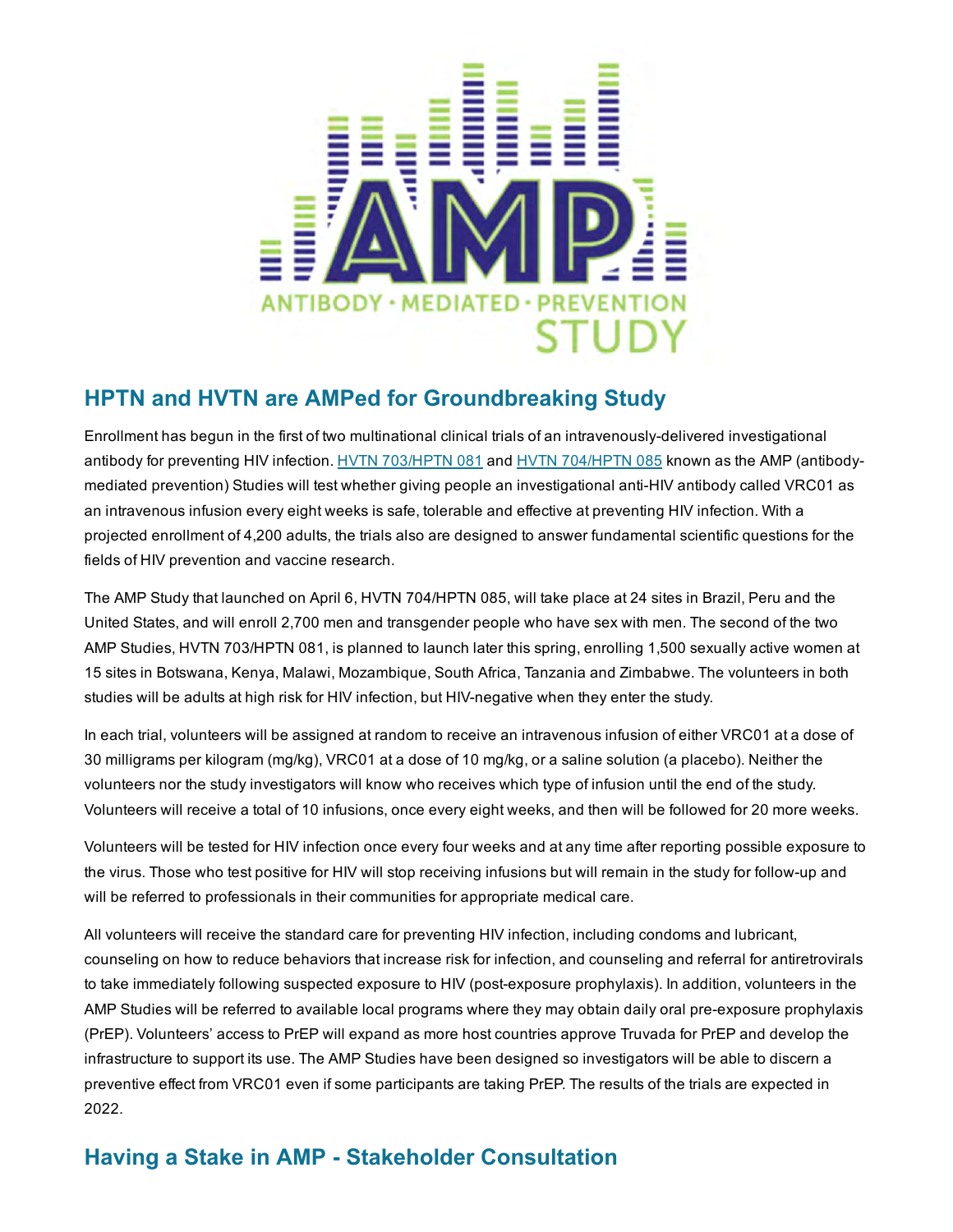The South African Medical [Research](https://t.e2ma.net/click/8kq4n/wbvofp/ketrii) Council (SAMRC), HIV [Prevention](https://t.e2ma.net/click/8kq4n/wbvofp/06trii) Trials Network (HPTN) and HIV Vaccine Trials Network (HVTN) recently conducted a stakeholder [consultation](https://t.e2ma.net/click/8kq4n/wbvofp/gzurii) in Cape Town, South Africa to discuss the upcoming HVTN 703/HPTN 081 (AMP) study. The two-day meeting brought together governmental and nongovernmental organizations, public health advocates, institutional review board members, research staff, community officials and traditional healers from seven sub-Saharan African countries. Topics discussed included: consideration of the HIV prevention tool box and the need for additional tools, HIV prevention through infusions and injections, the science behind AMP and the study design, anticipated implementation challenges and possible solutions, and strategies for ongoing engagement. The anticipated outcome of this meeting was dialogue, mutual understanding, and partnership for this most important study. [Learn](https://t.e2ma.net/click/8kq4n/wbvofp/wrvrii) more



Linda-Gail Bekker presenting at the AMP Study Stakeholder Consultation

#### Study Shoutouts

The first "seeds" needed for deep-chain respondent driven sampling (DC-RDS) have been planted for HPTN 078. DC-RDS uses a small group of participants, known as "seeds", who are well connected within the population to recruit MSM they know into the study. The MSM recruited by the "seeds" repeat the process and refer other MSM they know and so on. This type of recruitment process has previously been shown to be effective in recruiting hard to reach populations. The study team will assess the ability of DC-RDS to identify and recruit HIV-infected MSM in the U.S. who are not virally suppressed. [Read](https://t.e2ma.net/click/8kq4n/wbvofp/ckwrii) more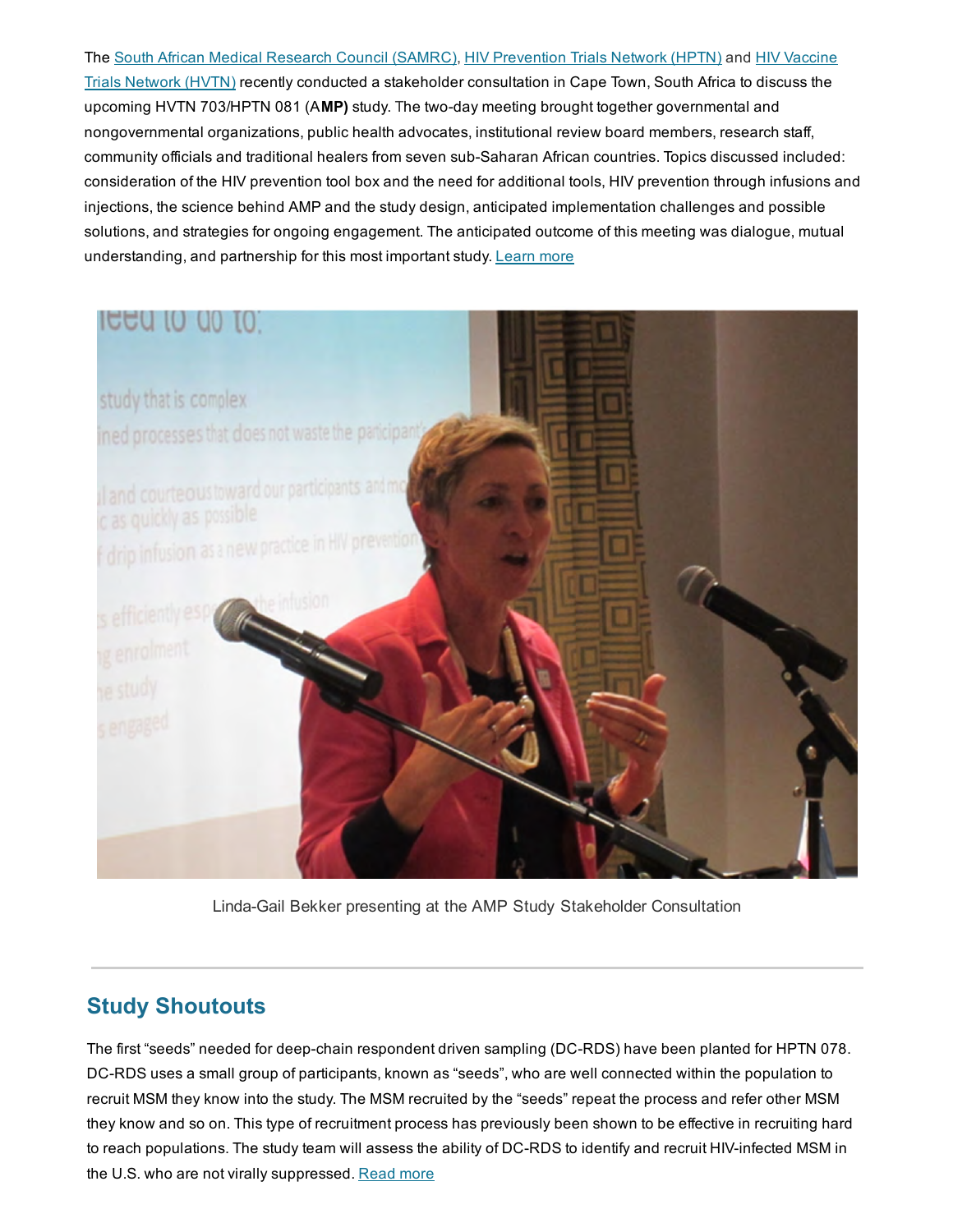#### NETWORK MEMBER SPOTLIGHT

## Nyaradzo Mavis Mgodi, MBChB, MMed

Nyaradzo is a histopathologist at the University of Zimbabwe-University of California San Francisco (UZ-UCSF) Collaborative Research Programme, a DAIDS Clinical Trials Unit (CTU). She is a member of the HPTN Executive Commitee, protocol co-chairperson for HVTN 703/HPTN 081 (AMP Study) and lead investigator for HPTN 076 and HPTN 082 in Harare.

#### How did you first get involved with the HPTN?

In 2007, having worked in the Zimbabwean Public Health



sector for almost 12 years and seeing the relentless morbidity and mortality from HIV/AIDS, I was overwhelmed by an urgent need to contribute significantly towards curbing the HIV epidemic. I embarked on a career change, moving from clinical pathology to HIV prevention/treatment research and joining the UZ-UCSF CTU as a medical officer for HPTN 035. After the completion of 035, although not directly involved in HPTN, I worked closely with the HPTN 052 team in my CTU and eventually re-joined HPTN in 2015 as Investigator of Record for HPTN 076. [Read](https://t.e2ma.net/click/8kq4n/wbvofp/scxrii) more

AWARENESS DAYS



HIV Vaccines [Awareness](https://t.e2ma.net/click/8kq4n/wbvofp/84xrii) Day

May 18, 2016

National Asian and Pacific Islander HIV/AIDS [Awareness](https://t.e2ma.net/click/8kq4n/wbvofp/oxyrii) Day